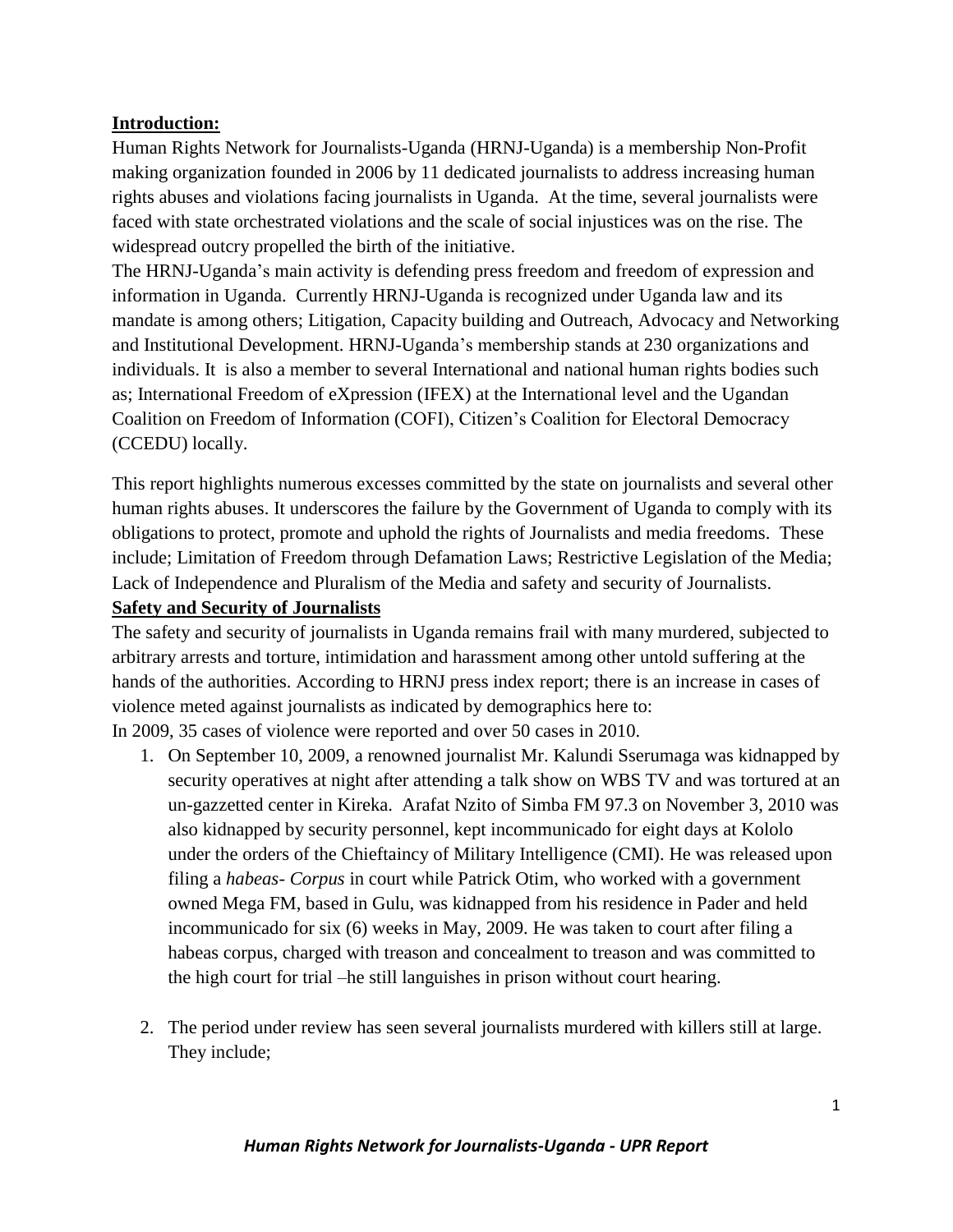- 1) Wilbroad Kasujja, a journalist for Buwama community radio in the Mpigi district. She was raped and killed on her way to work.
- 2) Paul Kiggundu, a reporter with Masaka-based Top radio, was murdered while on duty.
- 3) Prime radio, news anchor Dickson Ssentongo was murdered on his way to work.
- 3. In 2008, government established the Media Offences Department within the Uganda Police Force to monitor media output on a daily basis. The department interrogates activists, supporters of the opposition political parties, journalists and media managers or owners over releases from their media houses, majority of the victims have kept reporting to police for years with no resolution. These include: Timothy Kalyegira, Daniel Kalinaki, Angello Izama and Henry Ochieng (Daily Monitor).
- 4. Journalists face criminal charges including criminal defamation, sedition (despite being nullified by the constitutional court), treason, forgery and uttering false documents, promoting sectarianism, and publishing false news. These journalists include: Andrew Mwenda, Richard Tumusiime, Charles Bichachi, Otim Patrick, Daniel Kalinaki, James Tumusiime and John Njoroge among others.
- 5. On March 24, 2010, Bukedde Photo Journalist Moses Lemisa was admitted in hospital after being assaulted by the Presidential Guard Brigade (PGB), after he took pictures of people killed by the presidential guard just before the president visited burnt Kasubi tombs in September 2009. Police in Lira Northern Uganda, arrested Voice of Lira presenters for hosting president of Uganda People's Congress (UPC) Olara Otunnu. Patrick Ronex Akena and Joe Orech were accused of hosting Dr. Olara who claimed on air that the NRM was solely responsible for the 20 year war in Northern Uganda. The Broadcasting Council later ordered radio management to suspend the two journalists. October 1, 2010, the police interrogated Richard Mivule of Radio Two (*Akaboozi*) for over five hours for inciting violence during the September 2009 riots when he hosted Opposition MP for Kampala Central, Erias Lukwago.

# **Limits on Freedom of Expression through Defamation Laws.**

6. The Constitutional Court nullified Uganda's sedition law on August 25, 2010. Nonetheless, several journalists and activists still face sedition charges even though the court found this law in contravention of Article 29 of the Ugandan Constitution, which guarantees freedom of expression, opinion, and conscience. The court nullified section 39 and 40 of the Penal Code, Cap 120 which defined and established the law on sedition. However, such recommendations have not been implemented. Individuals charged under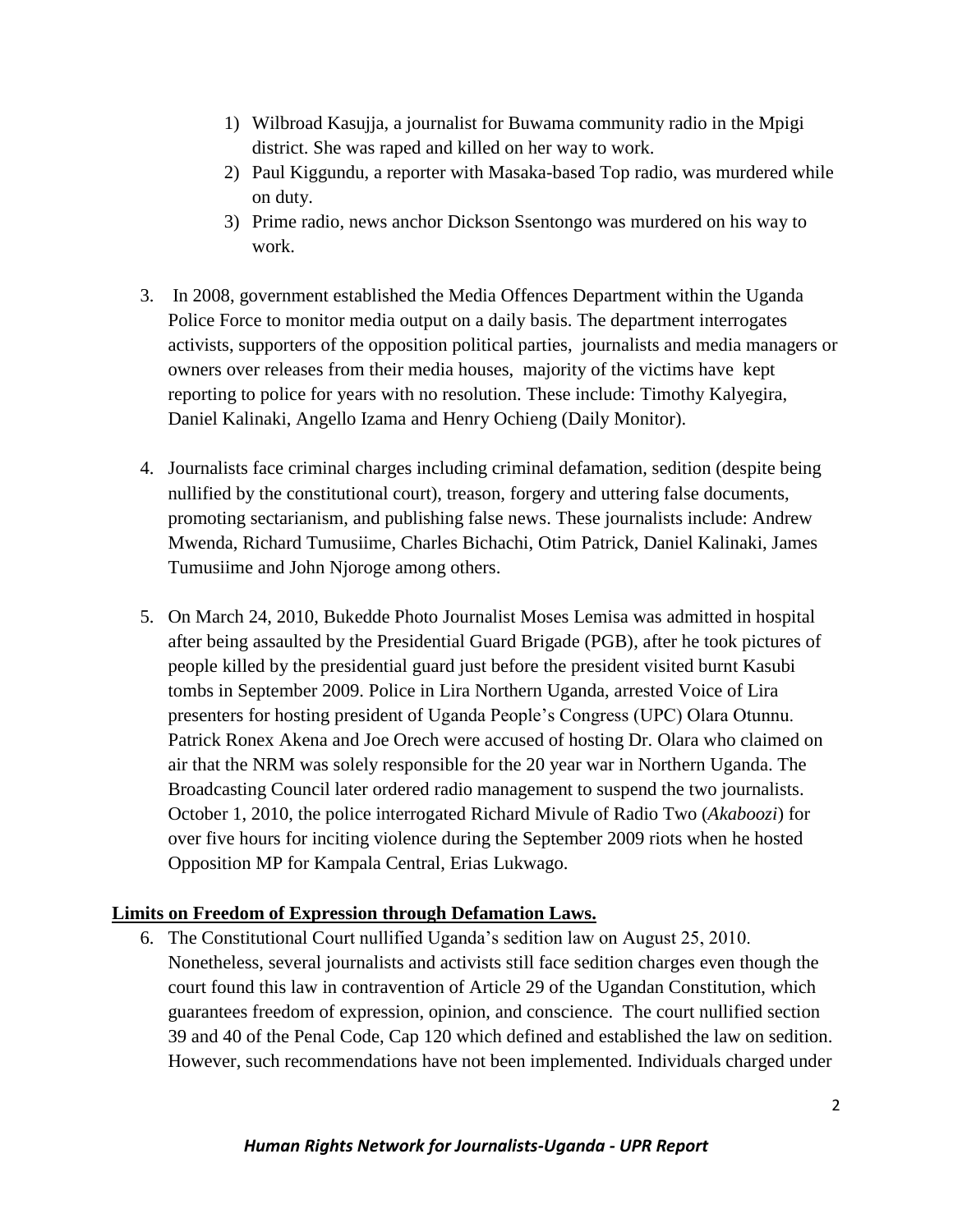the nullified law include: Andrew Mwenda, Charles Bichachi, Siraje Lubwama, John Njoroge and Musa Kigongo.

- *7.* Section 41 of the Penal Code of Uganda (Cap. 120), under the guise of preventing incitement to tribal segregation, criminalizes speech and effectively bars the media and the public from questioning the imbalance in distribution of national resources. The law contravenes Article 19 of the Universal Declaration of Human Rights (UDHR) and Article 19 of the International Covenant on Civil and Political Rights, to which Uganda is a party. Victims of this law include; Opposition Presidential Candidate under the Uganda Federal Alliance (UFA) Ms. Betty Kamya, MP Betty Nambooze, Semujju Ibrahim Nganda, the former Political Editor of the *Observer Newspaper* and his managing editor James Tumusiime.
- 8. Penal Code section 179 establishes charges of criminal libel for releasing defamatory stories. Despite efforts across the world to abolish such criminal defamation rules, the law stands in Uganda and has resulted in self censorship for most private individuals and journalists. Henry Ochieng, *Sunday Monitor* editor and Angello Izama, a staff writer, were charged with criminal libel at the Makindye Chief Magistrates Court over an article the state claims defamed President Museveni. Individuals like Radio One talk-show host Kalundi Robert Sserumaga was denied serving in private owned radios and print media by Government. There are several other journalists who have lost their jobs under duress.

### **Restrictive Legislation on media**

- 9. Uganda has a number of restrictive laws that have made it difficult for media owners, journalists, human rights activists and the public to enjoy fundamental media freedoms;
- 10. Under the Electronic Media Act, Cap 104 of 1996, the Broadcasting Council enjoys unprecedented powers of regulating media content. On several occasions the institution has abused its powers by closing down media houses, ban public debates and order the sacking of critical journalists. As witnessed in September 2009, the Broadcasting Council arbitrarily closed down five (5) private radio stations namely: Central Broadcasting Service (CBS) 88.8FM and 89.2FM, Radio 2 (Akaboozi FM), a Catholic Church run FM station Sapientia, and Suubi FM.
- 11. The Press and Journalists Amendment Bill 2010, that is under cabinet scrutiny seeks to control media outlets. The law gained momentum in the awake of the September 2009 riots that saw several media houses shut down.
- 12. The Public Order Management Bill, 2009 challenges the enjoyment of freedom of expression, speech, and assembly which are fundamental freedoms and human rights guaranteed by the 1995 Constitution and in several regional and international human rights instruments, such as the African Charter on Human & Peoples Rights, the International Covenant on Civil & Political Rights, and the Universal Declaration of Human Rights. The proposed Bill Seeks to reintroduce the provisions of the Police Act,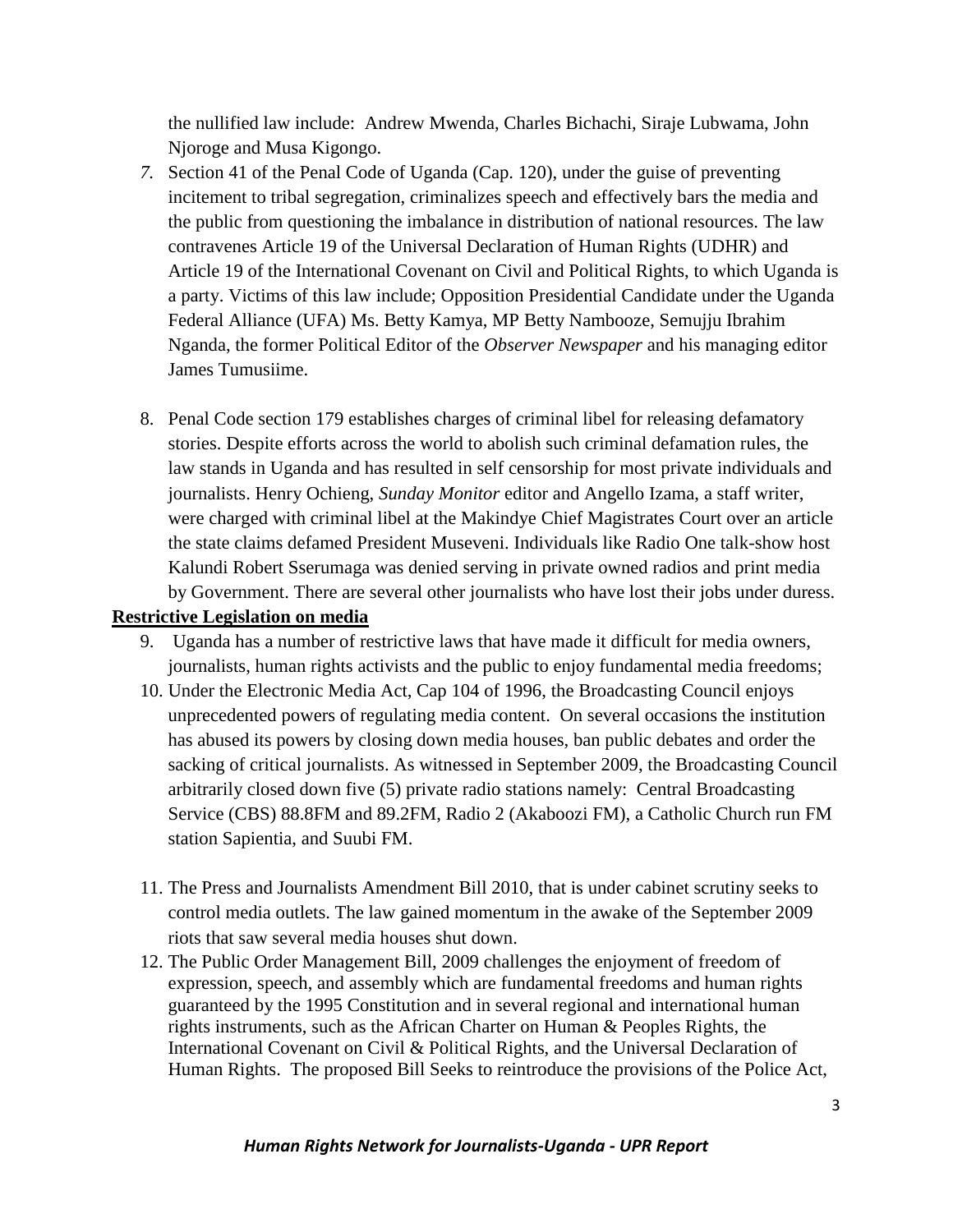Cap 303 which were nullified by the Constitutional Court in the case of *Muwanga Kivumbi vs. The Attorney General of Uganda* **(Constitutional Petition No. 9/05);** Is contrary to Article 92 of the 1995 Constitution of Uganda, which prohibits the enactment of legislation designed to defeat or overturn a judicial ruling; Grants the Inspector General of Police (IGP) and the Minister of Internal Affairs wide discretionary and unjustifiable powers over the management of public meetings, Places extensive and impractical obligations on the organizers of public meetings, which are impossible to satisfy, and Seeks not only to regulate the conduct of public meetings but extends to regulate the content of the discussion of issues at such meetings, in contravention of the right to freedom of speech.

- 13. In 2010, Government passed the Interception of Communications Act. The law permits the Minister of Security to tap all forms of communication in the country. The law violates the right to privacy as enshrined in the 1995 Constitution and other treaties (IICPR, UDHR). It grants overreaching powers to the Minister of Security who is the government Official charged with providing oversight for its enforcement and effecting penalties for any breaches as opposed to courts of law.
- 14. The 1958 Secrecy Act bars public officials from releasing classified information of government. However this contradicts the 2005 Access to Information Act (ATIA) which provides for free and easy access of information from public bodies. The continued existence of the conflicting Secrecy Act has enabled some officials of government to deliberately classify information demanded for by public members thus contravening the ATIA Act and Article 41 of the Ugandan Constitution.

### **Lack of Independence and Pluralism of Media**

- 15. Restrictive Media regulations and other occasional repressive tendencies of government continue to affect media operations. Media practitioners operate under tension and wide spread self censorship conditions.
- 16. Media regulation bodies are operating under oversight by the Cabinet Ministers of Security, Information, and ICT. These ministers have assumed and applied excessive powers in controlling these institutions which are supposed to be independent from government. Regulatory bodies too in turn have imposed stringent controls over media houses to the extent of directing recruitments, interfering with the media contents to suit interests of the government. The regulatory bodies have disregarded the enforcement of license regulations on the side of pro-government owned media. A number of incidents denying opposition political supporters access to media platforms have been reported and there's never been an intervention from the Broadcasting Council like in the case of Bunyoro region in 2010 during presidential and parliamentary campaigns on Radio